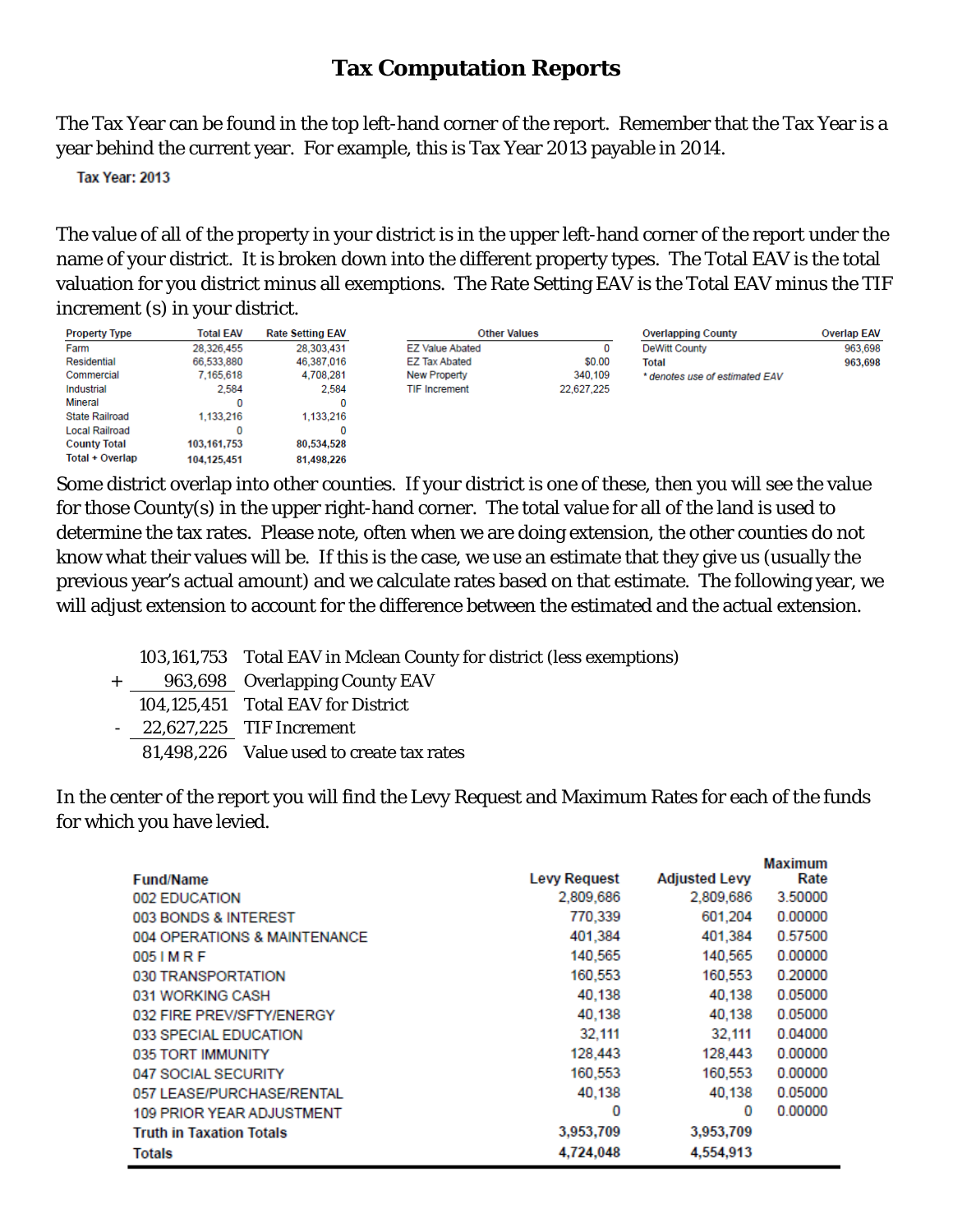The difference, if any between the Levy Request and the Adjusted Levy is either a reduction of your levy because you did not publish and hold a meeting so your request was decreased down to 105% of last years **extended** amount (not the amount you requested but what you actually got) or a bond abatement.

| <b>Fund/Name</b>     | <b>Levy Request</b> | <b>Adjusted Levy</b> |
|----------------------|---------------------|----------------------|
| 002 EDUCATION        | 2,809,686           | 2,809,686            |
| 003 BONDS & INTEREST | 770.339             | 601,204              |

Many of the funds for which you levy have a statutory maximum rate. Even if you publish and hold a meeting for Truth in Taxation, we cannot extend more than that statutory Maximum Rate.

 $\mathbf{r}$ 

| <b>Fund/Name</b>             | <b>Levy Request</b> | <b>Adjusted Levy</b> | Maximum<br>Rate |
|------------------------------|---------------------|----------------------|-----------------|
| 002 EDUCATION                | 2,809,686           | 2,809,686            | 3.50000         |
| 003 BONDS & INTEREST         | 770,339             | 601,204              | 0.00000         |
| 004 OPERATIONS & MAINTENANCE | 401,384             | 401,384              | 0.57500         |
| 005 I M R F                  | 140,565             | 140,565              | 0.00000         |
| 030 TRANSPORTATION           | 160,553             | 160,553              | 0.20000         |
|                              |                     |                      |                 |

In the center of the report you will see the rates as they are calculated. The computer takes the Adjusted Levy and divides it by the Total Rate Setting EAV/100. If this calculated rate does not exceed the statutory Maximum Rate, then that is the rate that is used. If it exceeds the Maximum, then the Actual Rate will be reduced to that Maximum Rate.

| <b>Adjusted Levy</b> | Maximum<br>Rate | Calc'ed<br>Rate | Actual<br>Rate | Certified<br>Rate | <b>Total Extension</b> | <b>Total Extension</b><br>w/Overlaps |
|----------------------|-----------------|-----------------|----------------|-------------------|------------------------|--------------------------------------|
| 56,791,378           | 2.72000         | 2.762248        | 2.72000        | 2.72000           | \$55,882,343.34        | \$55,922,767.57                      |
| 20,722,641           | 0.00000         | 1.007918        | 1.00792        | 1.00792           | \$20,707,695.41        | \$20,722,674.96                      |
| 10,439,592           | 0.50000         | 0.507766        | 0.50000        | 0.50000           | \$10,272,489.59        | \$10,279,920.51                      |
| 1,900,000            | 0.00000         | 0.092413        | 0.09241        | 0.09241           | \$1,898,561.53         | \$1,899,934.91                       |
| 4,175,837            | 0.20000         | 0.203107        | 0.20000        | 0.20000           | \$4,108,995.83         | \$4,111,968.20                       |
| 1,043,959            | 0.05000         | 0.050777        | 0.05000        | 0.05000           | \$1,027,248.96         | \$1,027,992.05                       |
| 1,043,959            | 0.05000         | 0.050777        | 0.05000        | 0.05000           | \$1,027,248.96         | \$1,027,992.05                       |
| 835,167              | 0.04000         | 0.040621        | 0.04000        | 0.04000           | \$821,799.17           | \$822,393.64                         |
| 5,000,000            | 0.00000         | 0.243193        | 0.24319        | 0.24319           | \$4,996,333.48         | \$4,999,947.74                       |
| 1,100,000            | 0.00000         | 0.053502        | 0.05350        | 0.05350           | \$1,099,156.39         | \$1,099,951.49                       |
| 1,043,959            | 0.05000         | 0.050777        | 0.05000        | 0.05000           | \$1,027,248.96         | \$1,027,992.05                       |
| 0                    | 0.00000         | 0.000020        | 0.00002        | 0.00002           | \$410.90               | \$0.00                               |
| 83,373,851           |                 |                 |                |                   | \$82,161,426.21        |                                      |
| 104,096,492          |                 | 5.063119        | 5.00704        | 5.00704           | \$102,869,532.52       | \$102,943,535.17                     |

The difference between the Total Extension and the Total Extension w/Overlaps is the money you will receive from other County(s). The Total Extension is McLean County's portion of your total extension.